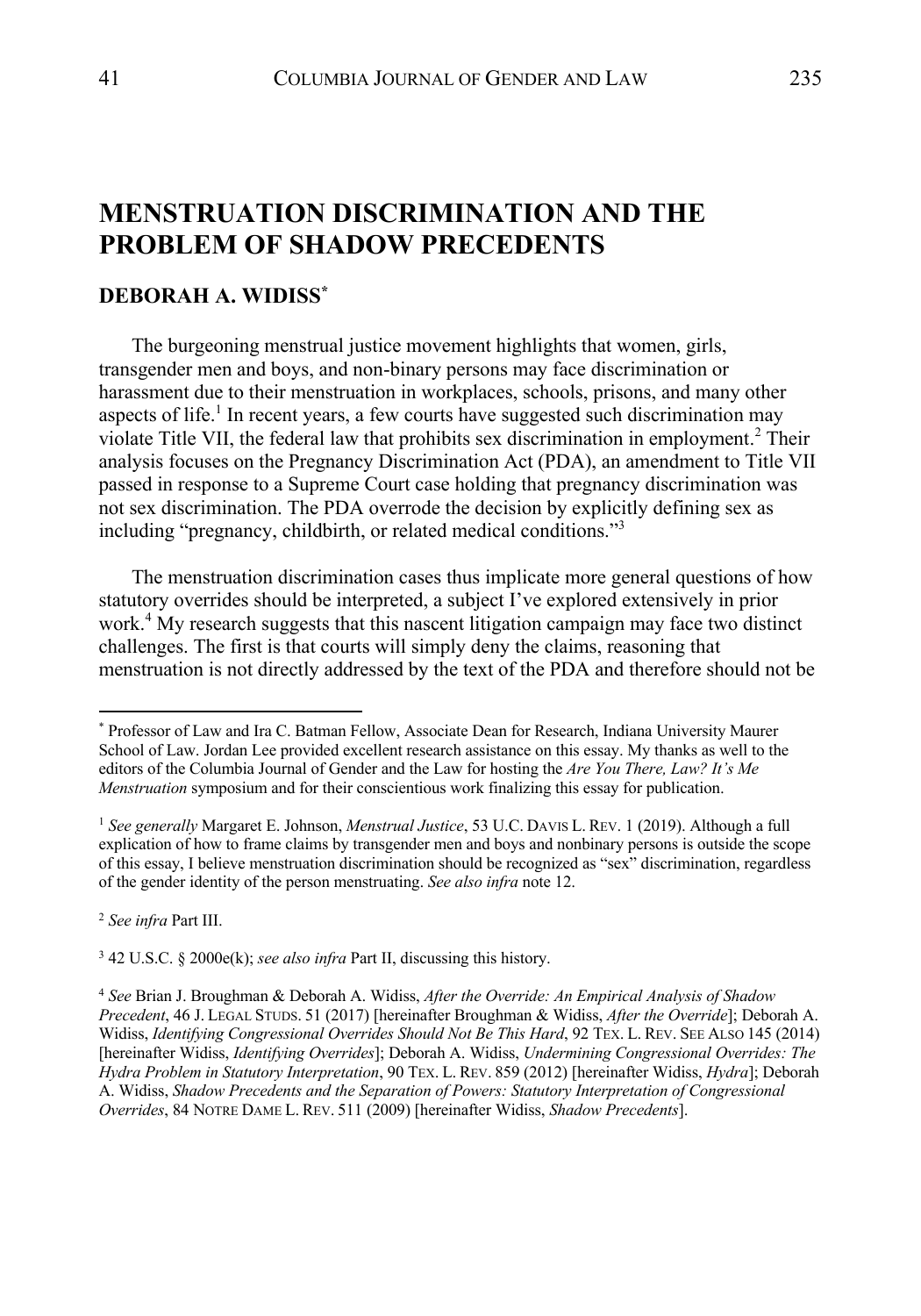recognized as sex discrimination. The second—which is more subtle, and also perhaps more likely—is that courts could find such discrimination to be actionable, but do so relying solely on the PDA's explicit reference to "medical conditions" related to pregnancy. While that would be helpful for addressing discrimination in workplaces, it could open the door to arguments that menstruation is outside the ambit of sex discrimination laws that were not amended in a manner analogous to how Title VII was amended.

To avoid these potential risks, theorists and advocates should seek to establish that menstruation discrimination is discrimination on the basis of "sex" itself, in that it is a condition linked to female reproductive organs and associated with stereotypes about women's inferiority. That reasoning, which suggests that the PDA is properly interpreted as signaling Congress's disapproval with the Supreme Court's unduly narrow understanding of what constitutes sex discrimination in the earlier pregnancy case, should apply not only to Title VII, but also to the interpretation of statutory and regulatory prohibitions on sex discrimination in non-employment contexts.

# **I. Overrides and Shadow Precedents**

Under our tripartite system of government, Congress has ultimate authority over the meaning of statutory law. If Congress disagrees with a judicial interpretation of a statute, it can amend the statute, or enact a new statute, to supersede the judicial decision. This is known as enacting an "override." Although often described as the equivalent to a judicial overruling, overrides tend to be far less effective at ending reliance on the prior precedent.<sup>5</sup> This is partially because courts may not even realize an override has been enacted, as Lexis and Westlaw are often slow to flag overrides.<sup>6</sup>

Even when courts are aware of the change in the law, however, overrides can pose difficult interpretive questions. This plays out along two "vectors." The first is whether and how enactment of the override changes interpretation of the preexisting language in the statute *actually* amended. Overrides are often written relatively narrowly to respond to a particular judicial decision. When faced with a new factual scenario that is similar to the issue addressed in a precedential case—but arguably not addressed by the language of the override—courts must determine whether the rationales expressed in the prior

<sup>5</sup> *See generally* Broughman & Widiss, *After the Override*, *supra* note 4.

<sup>6</sup> *See generally* Widiss, *Identifying Overrides*, *supra* note 4.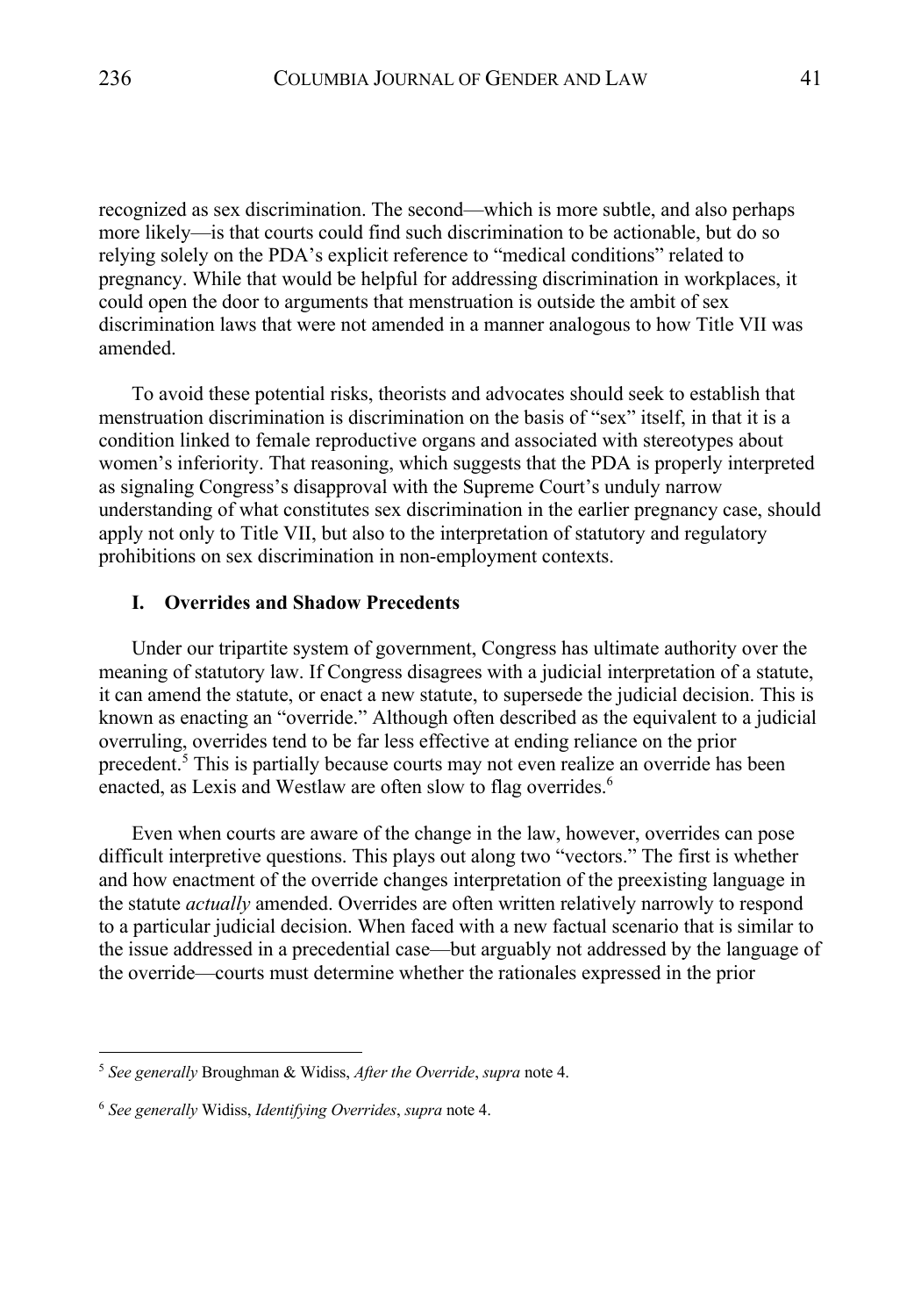decision continue to control. My prior research shows that in these instances courts often continue to rely on overridden precedents, or what I've called "shadow precedents."

The second set of interpretive challenges is whether and how enactment of an override affects interpretation of language in *other* statutes that include similar language to the language interpreted in the overridden decision, but that were not themselves amended. In the employment discrimination context, this has led to extensive litigation over what causation standard applies to various statutes, because Congress responded to a Supreme Court decision on point by amending Title VII but did not amend other statutes modeled on Title VII. In several recent cases, the Supreme Court has held that Congress must have therefore "intended" a different causation standard to apply to these other statutes.<sup>8</sup> While I have argued this inference is unwarranted,  $\frac{9}{1}$  it is now firmly established in Supreme Court precedent.

In earlier writing, I've suggested that reliance on overridden precedents is frequently improper. I've proposed that courts should adopt a rebuttable presumption that preexisting language in a statute that is subject to an override, and similar language in other statutes, should be interpreted in line with the meaning Congress signals it prefers.<sup>10</sup> However, as discussed in the parts that follow, advocates can also structure litigation to minimize the problem.

### **II.** *Gilbert***, the Pregnancy Discrimination Act, and Sex-Based Conditions**

Cases challenging discrimination based on menstruation build on fifty years of litigation and legislation addressing pregnancy discrimination.<sup>11</sup> Title VII of the Civil Rights Act of 1964 prohibits sex discrimination in employment. Prior to its enactment, it was common for employers to fire employees when they became pregnant, and to offer less robust support for pregnancy than for other health conditions. In the 1970s, women used the then-new law to challenge these practices. Although the federal agency charged

<sup>7</sup> *See generally* Widiss, *Shadow Precedents*, *supra* note 4.

<sup>8</sup> *See, e.g.*, Comcast Corp. v. Nat'l Assoc. of African-Am. Owned Media, 140 S. Ct. 1009, 1017–18 (2020); Gross v. F.B.L. Fin. Servs., 557 U.S. 167, 174–75 (2009).

<sup>9</sup> *See generally* Widiss, *Hydra Problem*, *supra* note 4.

<sup>10</sup> *See id.* at 933–38; Widiss, *Shadow Precedents*, *supra* note 4, at 566.

<sup>11</sup> I discuss this history more fully in Deborah A. Widiss, Gilbert *Redux: The Interaction of the Pregnancy Discrimination Act and the Amended Americans with Disabilities Act*, 46 U.C. DAVIS L. REV. 961 (2013).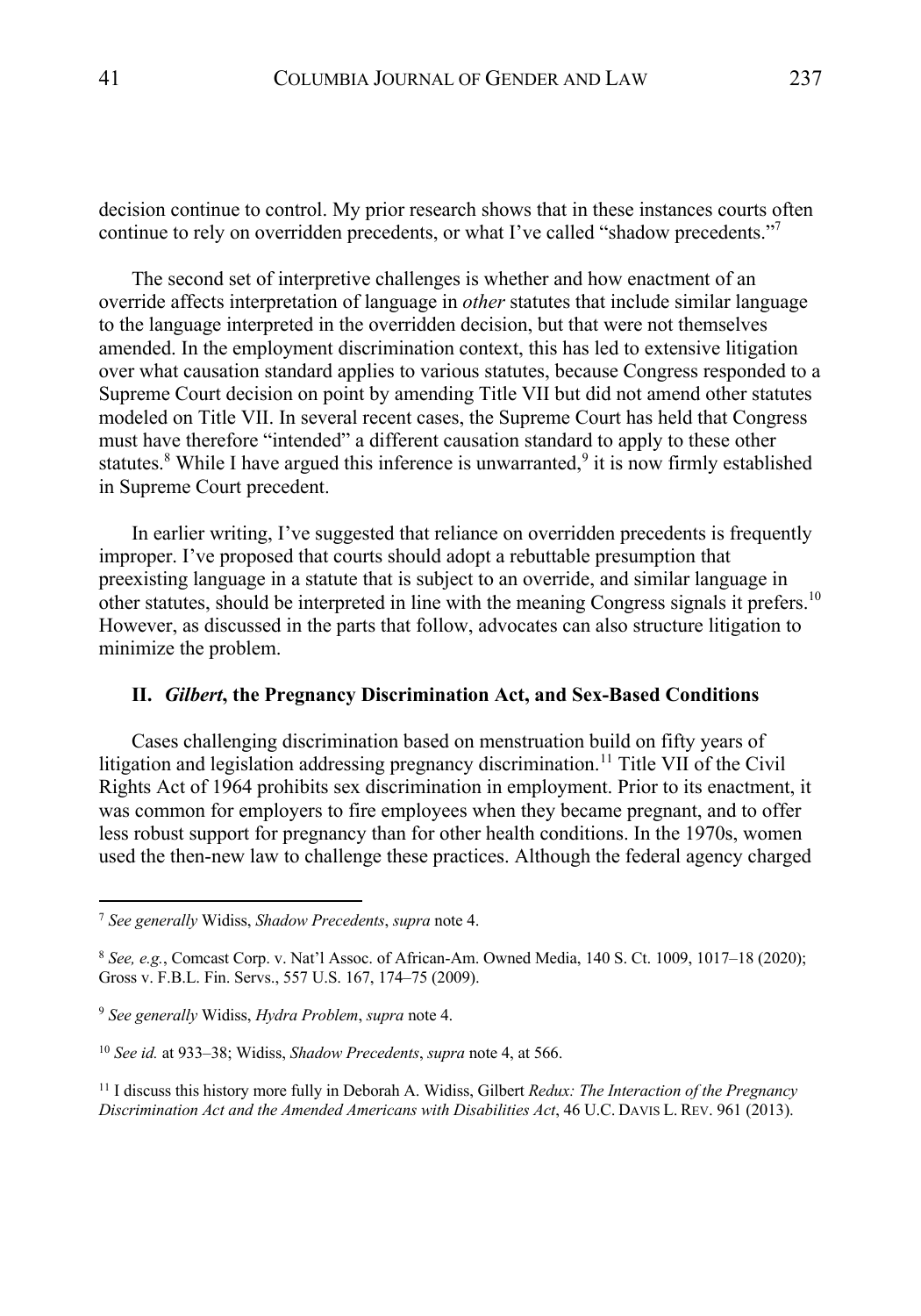with interpreting Title VII and all circuit courts to consider the issue held that pregnancy discrimination was sex discrimination,<sup>12</sup> the Supreme Court ultimately disagreed. In a 1976 decision, *General Electric Co. v. Gilbert*, a divided Court held that it was permissible to exclude pregnancy from an otherwise comprehensive disability plan, on the ground that the plan did not exclude anyone from eligibility because of sex per se.<sup>13</sup> Three justices dissented, arguing that discrimination on the basis of a condition that is "unique to" one sex is properly recognized as sex discrimination, $14$  and that the capacity to become pregnant is a key distinction between men and women.<sup>15</sup> The dissenting justices also noted that the exclusion reflected stereotypical assumptions that pregnant women would, and should, leave the workplace.<sup>16</sup>

The rule announced in *Gilbert* was short lived, at least as applied to pregnancy itself. Just one year later, in *Nashville Gas Co. v. Satty*, the Court considered a challenge to a policy that denied accumulated seniority to women after maternity leave. Rather than follow *Gilbert*, the Court held that the policy was illegal because it "imposed on women a substantial burden that men need not suffer" without a sufficient business justification.<sup>17</sup> The year after that, Congress overrode *Gilbert* directly by enacting the Pregnancy Discrimination Act (PDA). The PDA added a new definition to Title VII, indicating that the terms "'because of sex' or 'on the basis of sex,' include, but are not limited to, because of or on the basis of pregnancy, childbirth, or related medical conditions."<sup>18</sup>

<sup>16</sup> *See id.* at 159–60 (Brennan, J., concurring and dissenting).

<sup>17</sup> 434 U.S. 136, 142 (1977).

<sup>12</sup> *See* Gen. Elec. Co. v. Gilbert, 429 U.S. 125, 147 (1976), *superseded by statute,* Pub. L. No. 95-555, 92 Stat. 2076 (1978), (Brennan, J., dissenting) (collecting circuit court cases holding pregnancy discrimination to be actionable sex discrimination).

<sup>13</sup> *See id.* at 138–39.

<sup>&</sup>lt;sup>14</sup> See id. at 159–60 (Brennan, J., concurring and dissenting). The assumption that pregnancy is "unique to" women fails to recognize that transmen and non-binary persons may also become pregnant. Likewise, anyone with female reproductive organs may menstruate. However, both pregnancy and menstruation can be described as "unique to" individuals with female reproductive organs or linked to biological sex, suggesting this reasoning could support a claim of sex discrimination even in cases brought by transgender or non-binary persons.

<sup>15</sup> *See id.* at 162–63 (Stevens, J., dissenting).

<sup>18</sup> 42 U.S.C. § 2000e(k). The definition also provides that women affected by "pregnancy, childbirth or medical related medical conditions shall be treated the same for all employment-related purposes" as others with a similar "ability or inability to work." *Id.*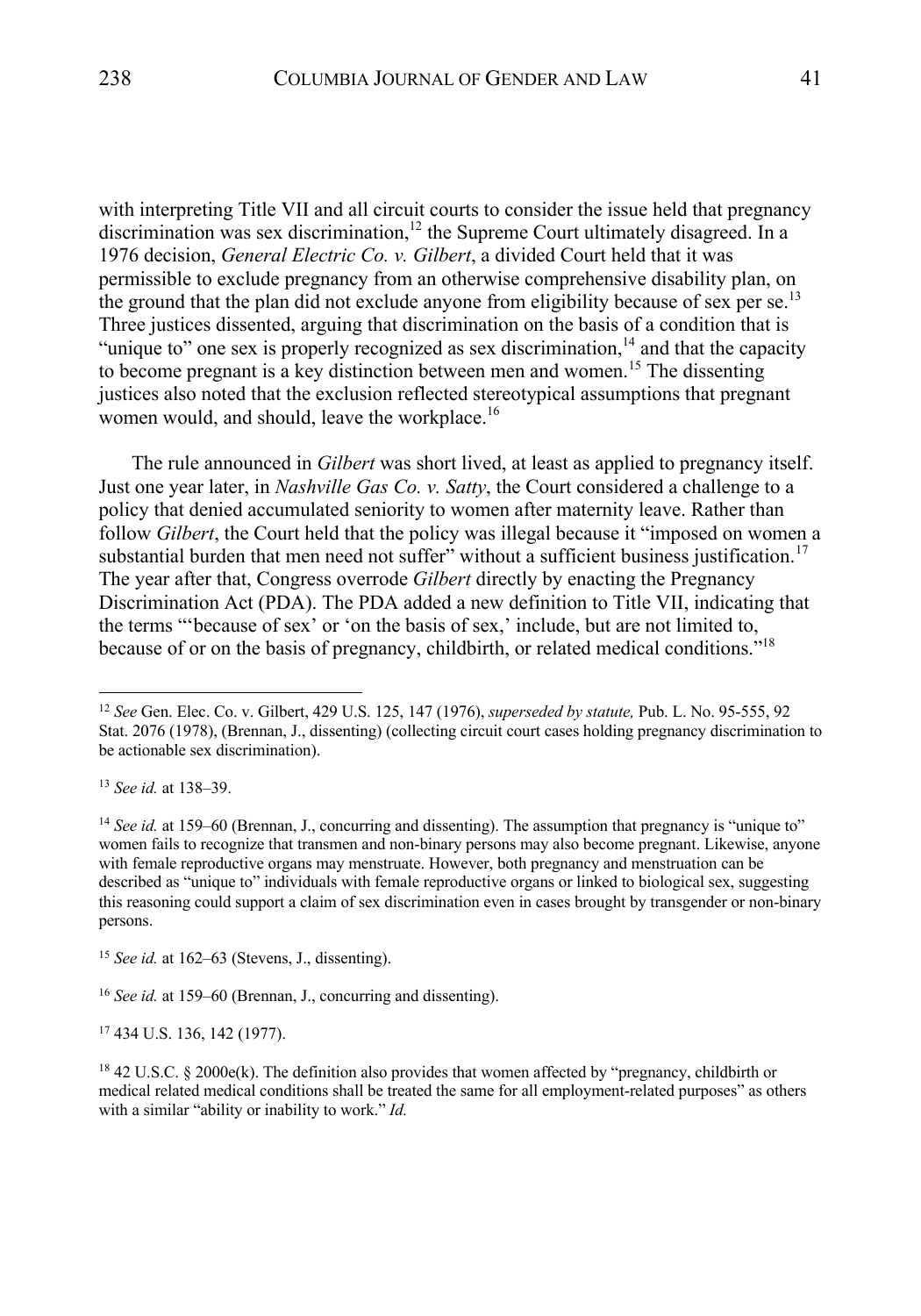In its first major decision interpreting the PDA, the Supreme Court indicated it understood that Congress "not only overturned the specific holding in *Gilbert*, but also rejected the test of discrimination employed by the Court in that case.<sup>"19</sup> The Court cited House and Senate committee reports indicating that Congress believed the dissenting Justices had been correct in interpreting the prohibition on sex discrimination—as initially enacted—to proscribe pregnancy discrimination and that the PDA was intended to "reestablish" the proper interpretation of the law.<sup>20</sup>

Despite the clarity of the override, some courts have (mistakenly, I believe) continued to apply *Gilbert* as a shadow precedent in cases that address issues that are similar to pregnancy—in that they are unique to, or primarily experienced by, one sex but arguably not directly addressed by the text of the PDA. For example, in cases challenging discrimination based on breastfeeding, some courts have held, citing *Gilbert*, that such policies do not constitute sex discrimination.<sup>21</sup>

The clear trend, however, is to repudiate this unduly narrow conception of Title VII. The leading case is *EEOC v. Houston Funding II, Ltd*<sup>22</sup> In that case, the Fifth Circuit considered a claim brought by a woman who alleged she had been fired because she had indicated an interest in expressing breastmilk. Echoing the rationale of *Satty*, the court held that the employer's action violated "Title VII generally," because it imposed on women a "burden that male employees need not—indeed, could not—suffer."<sup>23</sup> The second, distinct, basis of the holding was that lactation is a "related medical condition of pregnancy" for purposes of the PDA.24 Since *Houston Funding*, other courts have similarly held discrimination based on breastfeeding violates Title VII, and that failure to

<sup>23</sup> *Id.* at 428.

<sup>24</sup> *Id.*

<sup>&</sup>lt;sup>19</sup> Newport News Shipbuilding & Dry Dock Co. v. Equal Emp. Opportunity Comm'n, 462 U.S. 669, 676 (1983); *see also* Young v. UPS, 575 U.S. 206, 226–27 (2015).

<sup>20</sup> *Newport News*, 462 U.S. at 678–79, 679 n.17; *see also* Widiss, *Shadow Precedents*, *supra* note 4, at 552– 53 (discussing this legislative history).

<sup>21</sup> *See, e.g.*, Martinez v. N.B.C. Inc., 49 F. Supp. 2d 305, 309 (S.D.N.Y. 1999); Wallace v. Pyro Mining Co., 789 F. Supp. 867, 869 (W.D. Ky. 1990).

<sup>22</sup> 717 F.3d 425 (5th Cir. 2013).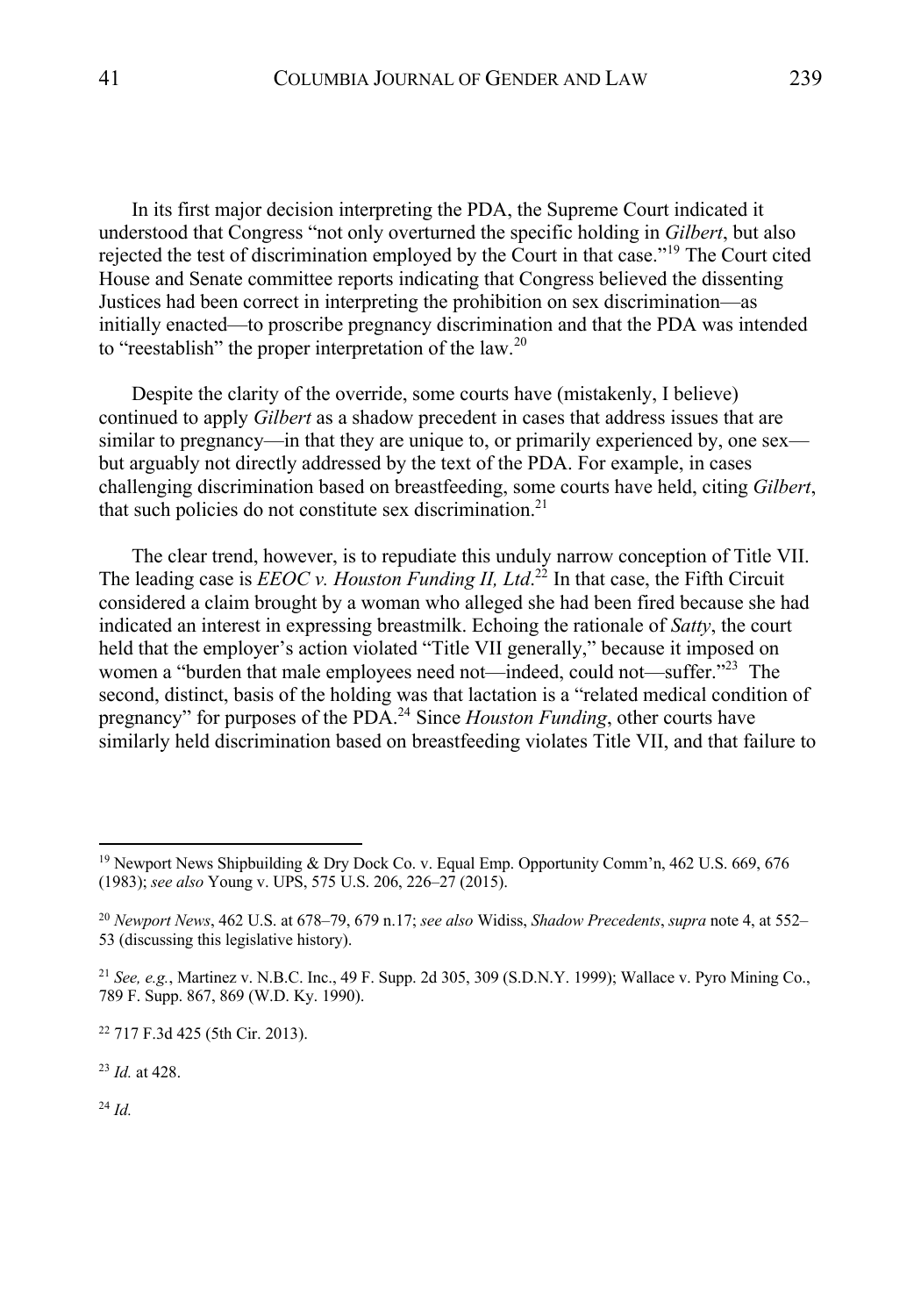accommodate lactation, to the extent that the employer accommodates other needs that cause similar limitations, can likewise violate the statute.25

"Related statute" questions have also arisen in this context. Courts have reached mixed results when interpreting state statutes that prohibit "sex" discrimination without explicitly mentioning pregnancy, with some reasoning that the absence of language equivalent to the PDA dooms the claim.<sup>26</sup> One of the fullest discussions is a Sixth Circuit case interpreting Ohio's public accommodation law.<sup>27</sup> Noting that Ohio *had* amended its employment discrimination law to incorporate language akin to the PDA, the court held that its failure to make similar changes in the public accommodation provisions meant lactation discrimination was outside the scope of the law. Many of these decisions predate the Supreme Court's causation decisions; the Court's reasoning in that context increases the likelihood that courts could deem a legislature's failure to amend a statute to be significant.<sup>28</sup> However, it is important to note that other courts have (properly, I believe) held pregnancy discrimination to be within the ambit of a general prohibition on "sex" discrimination, even if the statute does not contain any language specifically referencing pregnancy, reasoning that the statutes can be interpreted differently from how Title VII was interpreted in *Gilbert*. <sup>29</sup> Analogous arguments can be made in the context of menstruation discrimination, as developed in the next part.

# **III. Menstruation Discrimination Is Sex Discrimination**

Cases challenging menstruation discrimination are a new chapter in this story, and the handful of published decisions suggest that courts will grapple with interpretive questions along both vectors: whether such discrimination violates Title VII itself, and whether it applies to other statutes that address sex discrimination.

*Coleman v. Bobby Dodd Institute, Inc.* was brought by an employee who was fired because heavy bleeding associated with pre-menopausal menstruation soiled company

<sup>25</sup> *See, e.g.*, Hicks v. Tuscaloosa, 870 F.3d 1253 (11th Cir. 2017); Allen-Brown v. D.C., 174 F. Supp. 3d 463 (D.D.C. 2016).

<sup>26</sup> *See, e.g.*, Delva v. Continental Grp., Inc. 96 So.3d 956 (Fla. App. 2012).

 $27$  Derungs v. Wal-Mart Stores, Inc. 374 F.3d 428 (6th Cir. 2004).

<sup>28</sup> See cases cited *supra* note 8.

<sup>29</sup> *See, e.g.*, Mass. Elec. Co. v. Mass. Comm'n Against Discrimination, 375 N.E.2d 1192 (Mass. 1978); Badih v. Myerers, 43 Cal. Rptr. 2d 229 (Cal. App. 1995).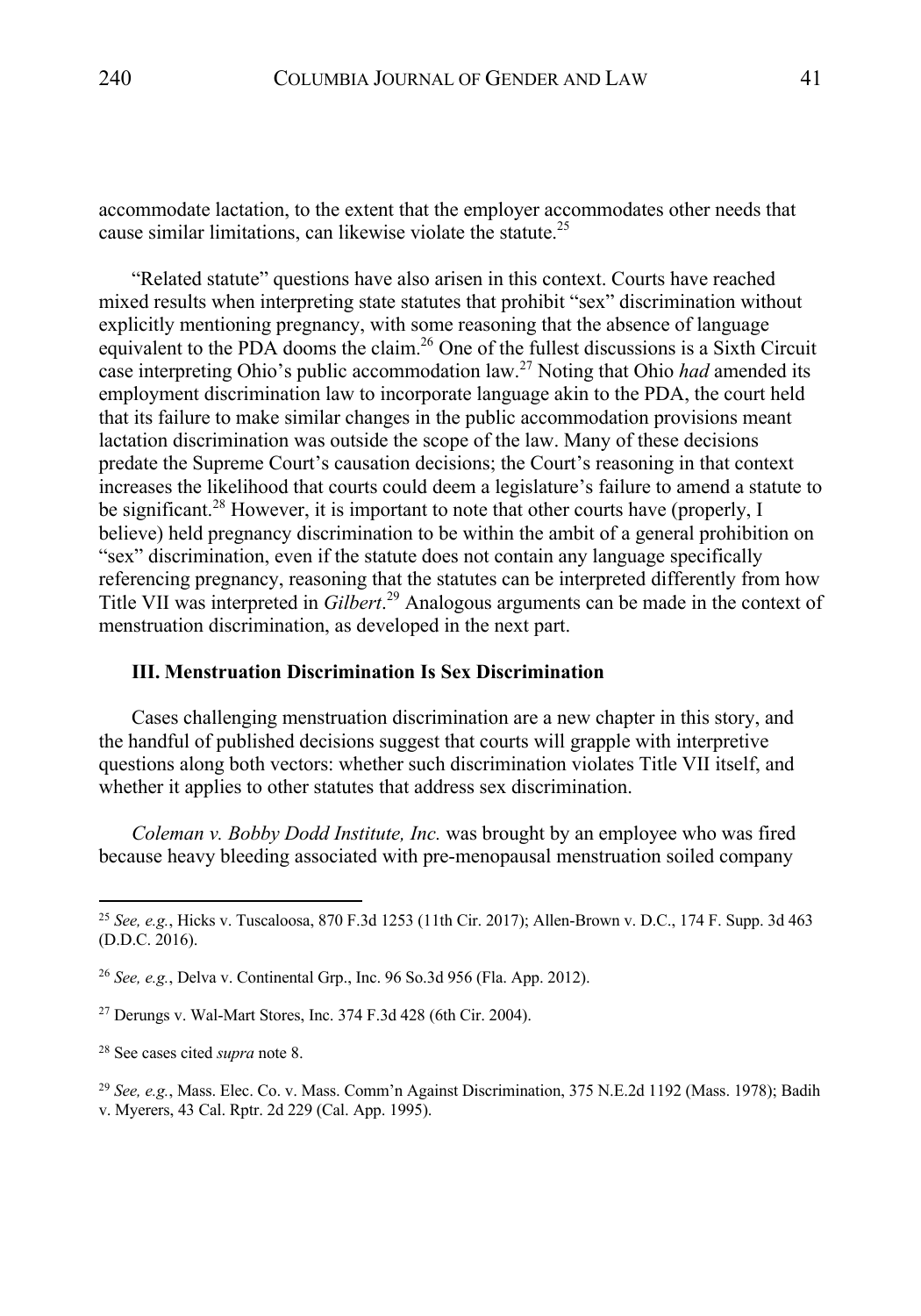property. The district court reviewed the history discussed above and concluded that, based on Congress's repudiation of *Gilbert*, a "non-frivolous argument" can be made that it's "unlawful for an employer to treat a uniquely feminine condition" less favorably than similar conditions affecting both sexes.<sup>30</sup> Another recent district court case expressed support for this analysis.<sup>31</sup> Although the courts' suggestion that a plaintiff would need to identify a male employee who was treated differently is unwarranted, $32$  the recognition that menstruation discrimination could constitute sex discrimination is a promising development.

That said, in advancing such claims, advocates and theorists should seek to establish that menstruation discrimination is *itself* discrimination on the basis of "sex," in addition to any claim premised on the "related medical conditions" language in the PDA or other federal or state statutes with comparable language.<sup>33</sup> (This same approach should be used to address discrimination on the basis of menopause, to the extent that it is considered distinct from discrimination on the basis of menstruation.) This may have practical value under Title VII itself. Although some courts have suggested menstruation fits within the

<sup>33</sup> Title VII, as amended by the PDA, can require employers to accommodate pregnancy, childbirth, and related medical conditions, if they accommodate other conditions that cause similar limitations. However, it does not provide an absolute right to accommodation. As of August 2021, thirty states have enacted legislation that specifically requires accommodations for pregnancy, and most of these laws incorporate the "pregnancy, childbirth, or related medical conditions" language. *See* A Better Balance, *State Pregnant Workers Fairness Laws* (Aug. 12, 2021), https://www.abetterbalance.org/resources/pregnant-worker-fairnesslegislative-successes/ [https://perma.cc/QX4G-5F4H] (identifying states with relevant laws). In May 2021, the U.S. House passed a comparable bill. *See* H.R. 1065, *Pregnant Workers Fairness* Act, 117th Cong. (2021). Under these state laws, and the federal law if enacted, it might be in employees' interest to allege menstruation fits within the "related medical condition" language if they needed any kind of workplace accommodation connected to menstruation.

<sup>30</sup> No. 4:17-CV-29, 2017 WL 2486080, at \*2 (M.D. Ga. June 8, 2017).

<sup>31</sup> Betancourt v. Margaritaville Hollywood, Beach Resort, L.P*.*, No. 18-cv-62538, 2019 WL 2119611, at \*2–3 (S.D. Fla. Mar. 29, 2019).

 $32$  Although it is common for courts to suggest a plaintiff must identify comparators outside the plaintiff's "protected class," Title VII's statutory language does not include any such requirement. *See* Suzanne B. Goldberg, *Discrimination by Comparison*, 120 YALE L.J. 728, 744 (2011)*.* It is particularly inappropriate to require a comparator where the discriminatory bias expressed reflects sex-based stereotypes associated with menstruation, such as that menstruating persons are unclean and should not interact with others. *Cf.*  Chadwick v. Wellpoint, Inc, 561 F.3d 38, 44–46 (1st Cir. 2009) (finding comparators are not necessary where adverse action was based on sex-based stereotypes assuming women would prioritizing caregiving over paid work).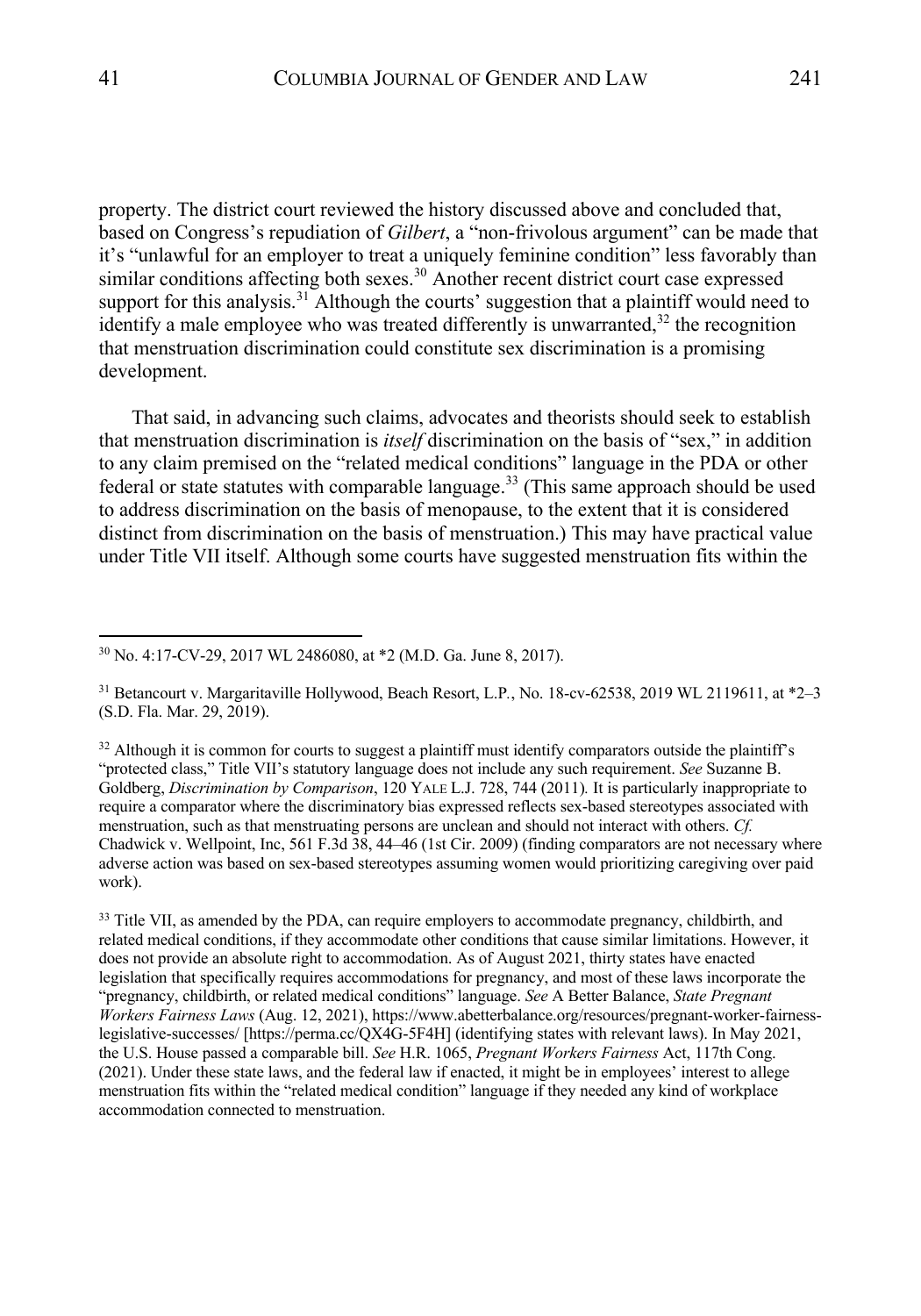"related medical condition" language,  $34$  others have held it does not.<sup>35</sup> The more subtle danger in relying exclusively on this language is that it is less likely to translate to the interpretation of other statutes. This may be a particular risk under Title IX, the federal statute that prohibits discrimination on the basis of "sex" in most educational programs.<sup>36</sup> Title IX's regulations indicate that excluding students from educational activities based on "pregnancy" or "childbirth" violates the statute, but the regulations do not include the "related medical condition" language found in the  $PDA$ <sup>37</sup>. This difference could permit an argument that while pregnancy discrimination is precluded by Title IX, menstruation discrimination is beyond the ambit of the statute.

Theorists and advocates addressing both employment-related and non-employmentrelated claims should therefore consistently argue that menstruation discrimination is sex discrimination, full-stop. As noted above, prior to *Gilbert*, the circuit courts and the EEOC unanimously stated that pregnancy discrimination was sex discrimination*.* <sup>38</sup> The PDA simply clarified and restored that interpretation. Similarly, menstruation discrimination should be recognized as sex discrimination, whether or not statutes were amended with language similar to the PDA. Indeed, an early decision reaching this conclusion predates the PDA entirely. In *Harper v. Thiokol Chemical Corp.*, the Fifth Circuit considered the legality of a policy that required employees who had been on maternity leave to have sustained a normal menstrual cycle before returning to work.<sup>39</sup> Although the decision is from 1980, it was decided pursuant to the pre-PDA law, as the

<sup>36</sup> 20 U.S.C. § 1681.

<sup>34</sup> *See* Equal Emp. Opportunity Comm'n v. Houston Funding II, Ltd., 717 F.3d 425, 429–30 (5th Cir. 2013) ("[A]s both menstruation and lactation are aspects of female physiology that are affected by pregnancy, each seems readily to fit into a reasonable definition of 'pregnancy, childbirth, or related medical conditions.'")

<sup>35</sup> *See* Jirak v. Fed. Ex. Corp., 805 F. Supp. 193 (S.D.N.Y. 1992) (holding PDA inapplicable in claim alleging termination for absences related to menstrual cramps on the ground "menstrual cramps are not a medical condition related to pregnancy or childbirth").

<sup>37</sup> *See* 34 CFR § 106.40(b) (precluding discrimination or exclusion of students from education programs or activities based on "pregnancy, childbirth, false pregnancy, termination of pregnancy or recovery therefrom").

<sup>38</sup> *See supra* text accompanying note 12.

<sup>39</sup> 619 F.2d 489 (5th Cir. 1980).